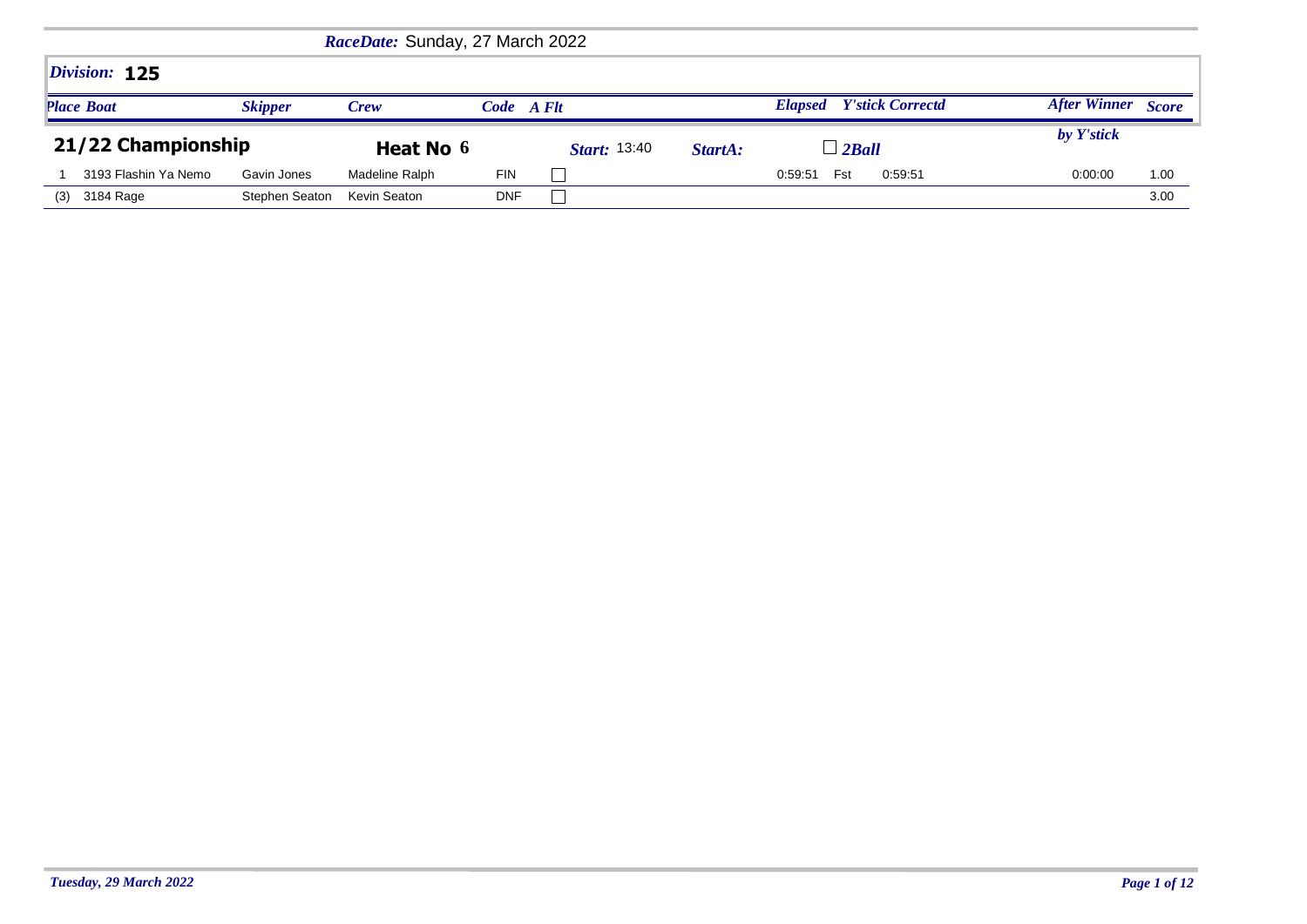|                      |                | RaceDate: Sunday, 27 March 2022 |            |                           |         |         |                |         |                                            |                     |              |
|----------------------|----------------|---------------------------------|------------|---------------------------|---------|---------|----------------|---------|--------------------------------------------|---------------------|--------------|
| Division: 125        |                |                                 |            |                           |         |         |                |         |                                            |                     |              |
| <b>Place Boat</b>    | <b>Skipper</b> | <b>Crew</b>                     | Code A Flt | $H/cap$ % or $H/cap$ mins |         |         |                |         | <b>Elapsed</b> Y'stick Correctd H'cap Time | <b>After Winner</b> | <b>Score</b> |
|                      |                |                                 |            |                           |         |         |                |         |                                            |                     |              |
| 21/22 Consistency    |                | Heat No 18                      |            | <i>Start:</i> 13:40       | StartA: |         | $\perp$ 2 Ball |         |                                            | by Y'stick          |              |
| 3193 Flashin Ya Nemo | Gavin Jones    | Madeline Ralph                  | <b>FIN</b> | 1.00000                   | $-10$   | 0:59:51 | Fst            | 0:59:51 | 1:09:51                                    | 0:00:00             | 12.00        |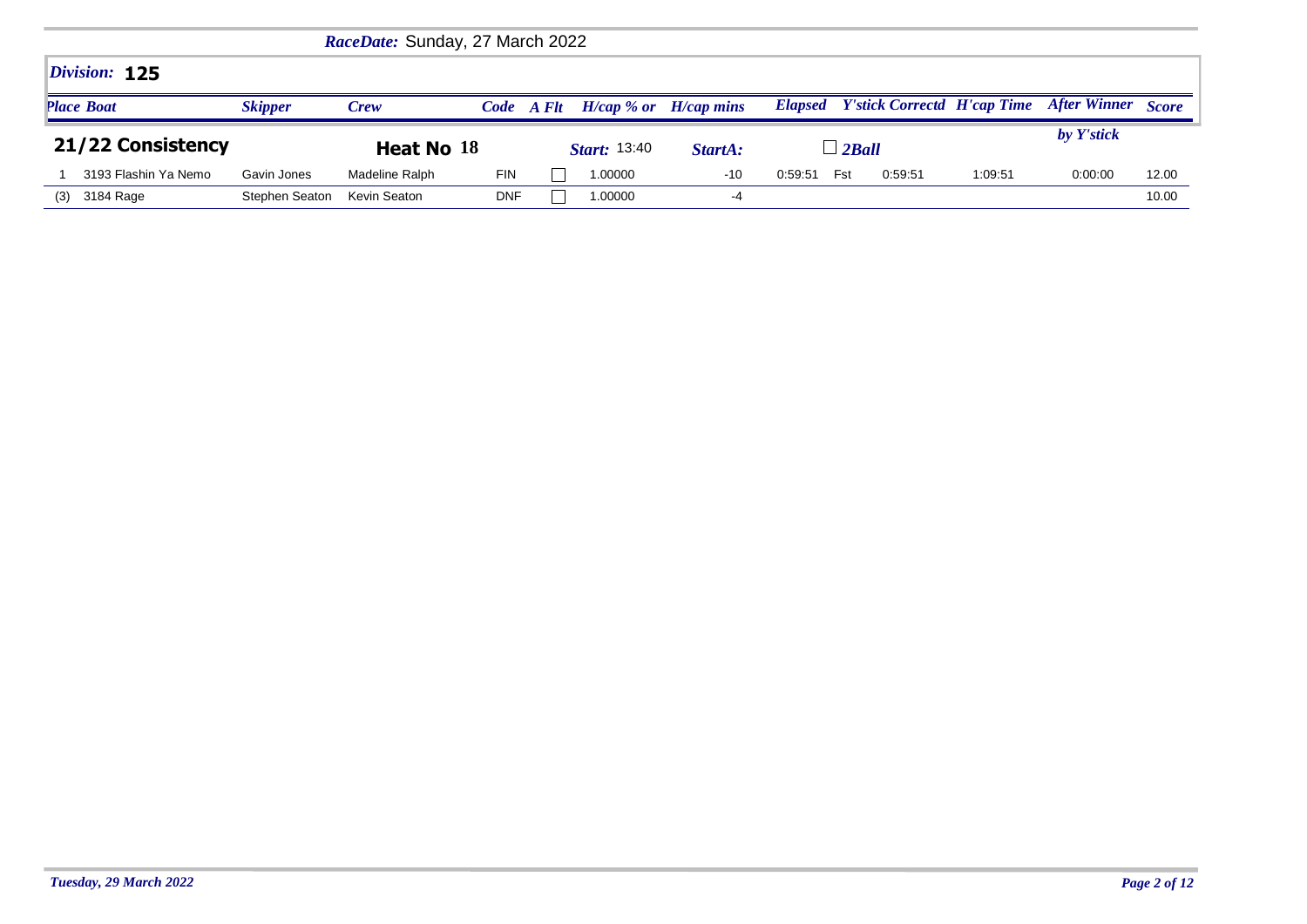|                     |                   | RaceDate: Sunday, 27 March 2022       |            |                     |         |                                 |         |                           |      |
|---------------------|-------------------|---------------------------------------|------------|---------------------|---------|---------------------------------|---------|---------------------------|------|
| Division: Cruiser 1 |                   |                                       |            |                     |         |                                 |         |                           |      |
| <b>Place Boat</b>   | <b>Skipper</b>    | Crew                                  | Code A Flt |                     |         | <b>Elapsed</b> Y'stick Correctd |         | <b>After Winner</b> Score |      |
| 21/22 Championship  |                   | Heat No 6                             |            | <b>Start: 13:25</b> | StartA: | $\perp$ 2 Ball                  |         | by Y'stick                |      |
| N117 Renegade       | <b>Ron Stokes</b> | Barry Newell, Lee<br>Rudram           | <b>FIN</b> | L                   |         | Fst<br>1:31:38                  | 1:31:38 | 0:00:00                   | 1.00 |
| N7 Beatrix          | Ray Martin        | Rosemary Hogan, Glen<br>Joss          | <b>FIN</b> |                     |         | 1:31:07                         | 1:36:11 | 0:04:33                   | 2.00 |
| N85 Whip It<br>3    | Greg Hill         | Bruce&Olivia,<br>Monica, John Forsyth | <b>FIN</b> | $\mathbb{L}$        |         | 1:39:10                         | 1:44:41 | 0:13:03                   | 3.00 |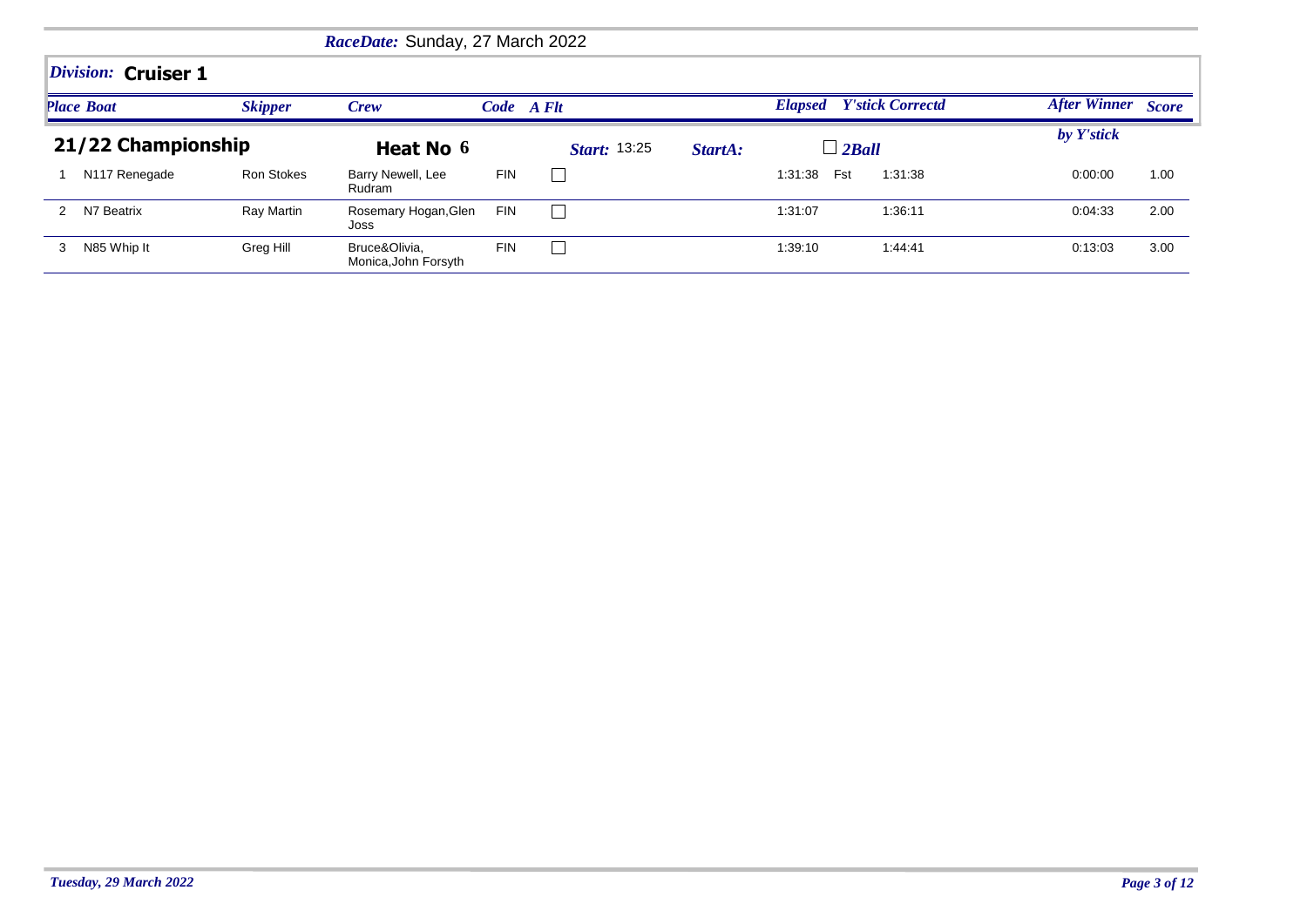|   |                     |                | RaceDate: Sunday, 27 March 2022       |            |       |                     |                           |         |                                            |         |                           |       |
|---|---------------------|----------------|---------------------------------------|------------|-------|---------------------|---------------------------|---------|--------------------------------------------|---------|---------------------------|-------|
|   | Division: Cruiser 1 |                |                                       |            |       |                     |                           |         |                                            |         |                           |       |
|   | <b>Place Boat</b>   | <b>Skipper</b> | <b>Crew</b>                           | Code       | A Flt |                     | $H/cap$ % or $H/cap$ mins |         | <b>Elapsed</b> Y'stick Correctd H'cap Time |         | <b>After Winner Score</b> |       |
|   | 21/22 Consistency   |                | Heat No 18                            |            |       | <b>Start: 13:25</b> | StartA:                   |         | $\Box$ 2Ball                               |         | by Y'stick                |       |
|   | N117 Renegade       | Ron Stokes     | Barry Newell, Lee<br>Rudram           | <b>FIN</b> |       | 1.00000             | $-14$                     | 1:31:38 | Fst<br>1:31:38                             | 1:45:38 | 0:00:00                   | 15.00 |
|   | N7 Beatrix          | Ray Martin     | Rosemary Hogan, Glen<br>Joss          | <b>FIN</b> |       | 1.00000             | $-10$                     | 1:31:07 | 1:36:11                                    | 1:46:44 | 0:04:33                   | 14.00 |
| 3 | N85 Whip It         | Greg Hill      | Bruce&Olivia.<br>Monica, John Forsyth | <b>FIN</b> |       | 1.00000             | $-17$                     | 1:39:10 | 1:44:41                                    | 2:02:37 | 0:13:03                   | 13.00 |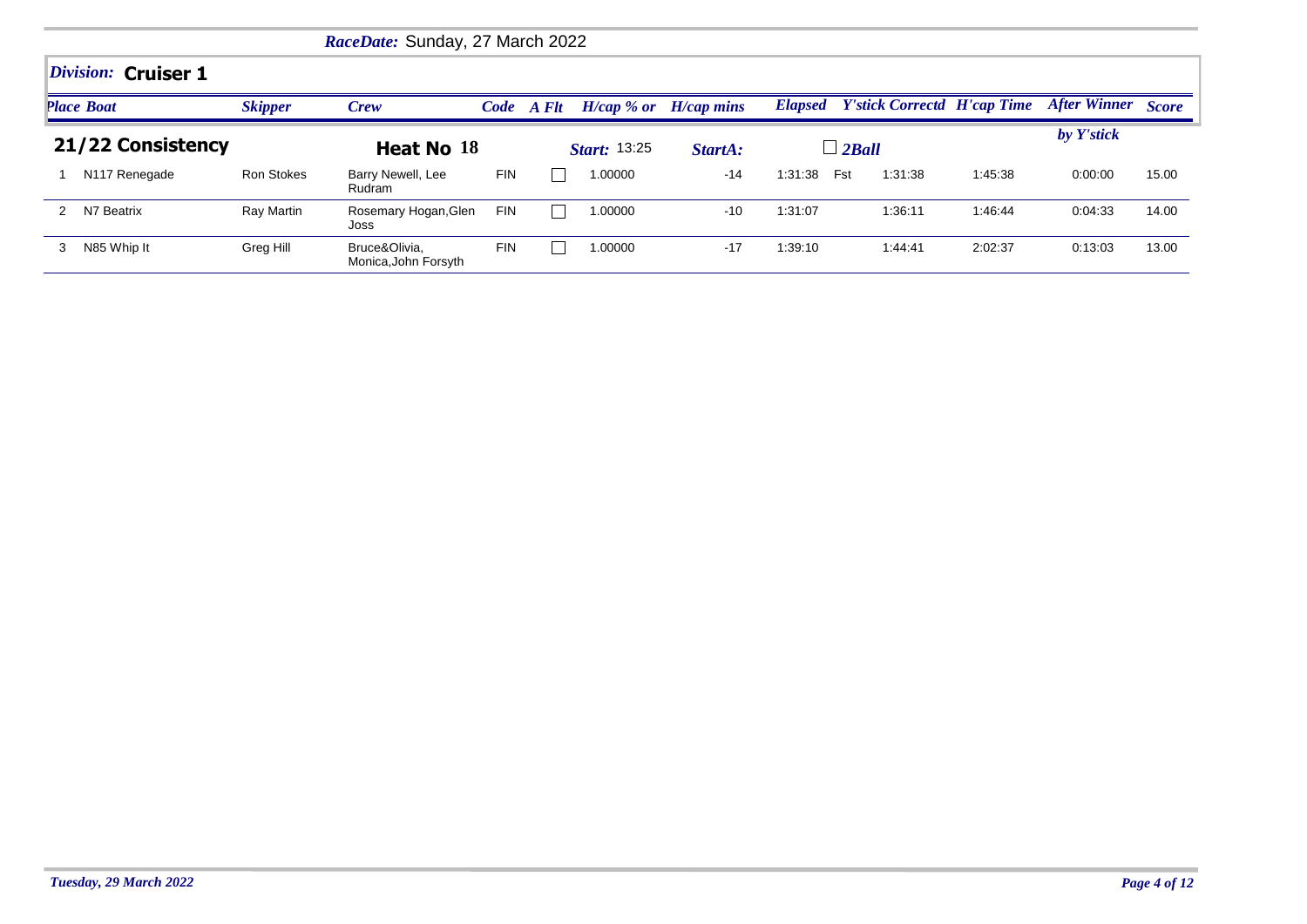|              |                              |                   | RaceDate: Sunday, 27 March 2022        |            |                     |         |                |                         |                    |      |
|--------------|------------------------------|-------------------|----------------------------------------|------------|---------------------|---------|----------------|-------------------------|--------------------|------|
|              | Division: Cruiser 2          |                   |                                        |            |                     |         |                |                         |                    |      |
|              | <b>Place Boat</b>            | <b>Skipper</b>    | Crew                                   |            | Code A Flt          |         | <b>Elapsed</b> | <b>Y'stick Correctd</b> | After Winner Score |      |
|              | 21/22 Championship           |                   | Heat No 6                              |            | <b>Start:</b> 13:30 | StartA: | $\Box$ 2Ball   |                         | by Y'stick         |      |
|              | N955 Beyond Belief           | Colin Scott       | Gonz Mata, Matt Wilmot FIN             |            |                     |         | Fst<br>1:41:09 | 1:41:09                 | 0:00:00            | 1.00 |
| $\mathbf{2}$ | N39 Up Tempo                 | Don Mullaley      | Jonathan, Andrew, Simon                | FIN        |                     |         | 1:38:37        | 1:45:19                 | 0:04:10            | 2.00 |
| 3            | N37 Tiger                    | Gavin Taylor      | Paul, Adam, Jake                       | <b>FIN</b> |                     |         | 1:32:30        | 1:45:59                 | 0:04:50            | 3.00 |
| 4            | N561 Going Home              | David Feldman     | Mike, Paul, Tom                        | <b>FIN</b> |                     |         | 1:32:56        | 1:46:29                 | 0:05:20            | 4.00 |
| 5            | N <sub>151</sub> Childs Play | <b>Ric Fairey</b> | Greg Morgan, Phil, John, FIN<br>Nathan |            |                     |         | 1:35:06        | 1:48:58                 | 0:07:49            | 5.00 |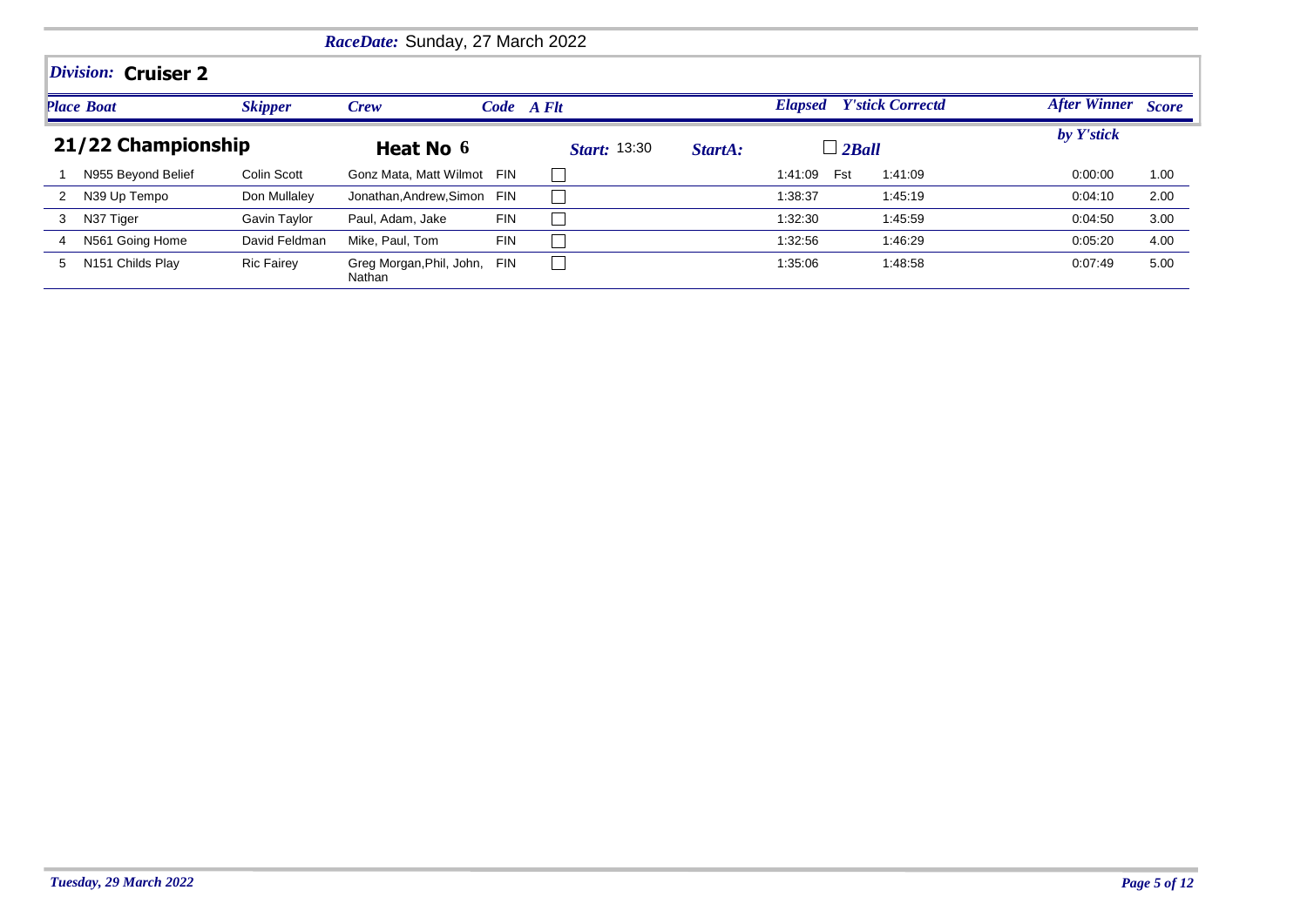|   |                     |                   | RaceDate: Sunday, 27 March 2022    |            |            |                     |              |         |                                            |         |                           |       |
|---|---------------------|-------------------|------------------------------------|------------|------------|---------------------|--------------|---------|--------------------------------------------|---------|---------------------------|-------|
|   | Division: Cruiser 2 |                   |                                    |            |            |                     |              |         |                                            |         |                           |       |
|   | <b>Place Boat</b>   | <b>Skipper</b>    | Crew                               |            | Code A Flt | $H/cap \, %$ or     | $H/cap$ mins |         | <b>Elapsed</b> Y'stick Correctd H'cap Time |         | <b>After Winner Score</b> |       |
|   | 21/22 Consistency   |                   | Heat No 18                         |            |            | <b>Start:</b> 13:30 | StartA:      |         | $\perp$ 2 Ball                             |         | by Y'stick                |       |
|   | N955 Beyond Belief  | Colin Scott       | Gonz Mata, Matt Wilmot             | <b>FIN</b> |            | 1.00000             | $-3$         | 1:41:09 | Fst<br>1:41:09                             | 1:44:09 | 0:00:00                   | 15.00 |
| 2 | N561 Going Home     | David Feldman     | Mike, Paul, Tom                    | <b>FIN</b> |            | 1.00000             | $\Omega$     | 1:32:56 | 1:46:29                                    | 1:46:29 | 0:05:20                   | 14.00 |
| 3 | N39 Up Tempo        | Don Mullaley      | Jonathan, Andrew, Simon            | <b>FIN</b> |            | 00000.              | $-3$         | 1:38:37 | 1.45.19                                    | 1:48:31 | 0:04:10                   | 13.00 |
| 4 | N151 Childs Play    | <b>Ric Fairey</b> | Greg Morgan, Phil, John,<br>Nathan | <b>FIN</b> |            | 1.00000             | -4           | 1:35:06 | 1:48:58                                    | 1:53:33 | 0:07:49                   | 12.00 |
| 5 | N37 Tiger           | Gavin Taylor      | Paul, Adam, Jake                   | <b>FIN</b> |            | 1.00000             | $-10$        | 1:32:30 | 1:45:59                                    | 1:57:27 | 0:04:50                   | 11.00 |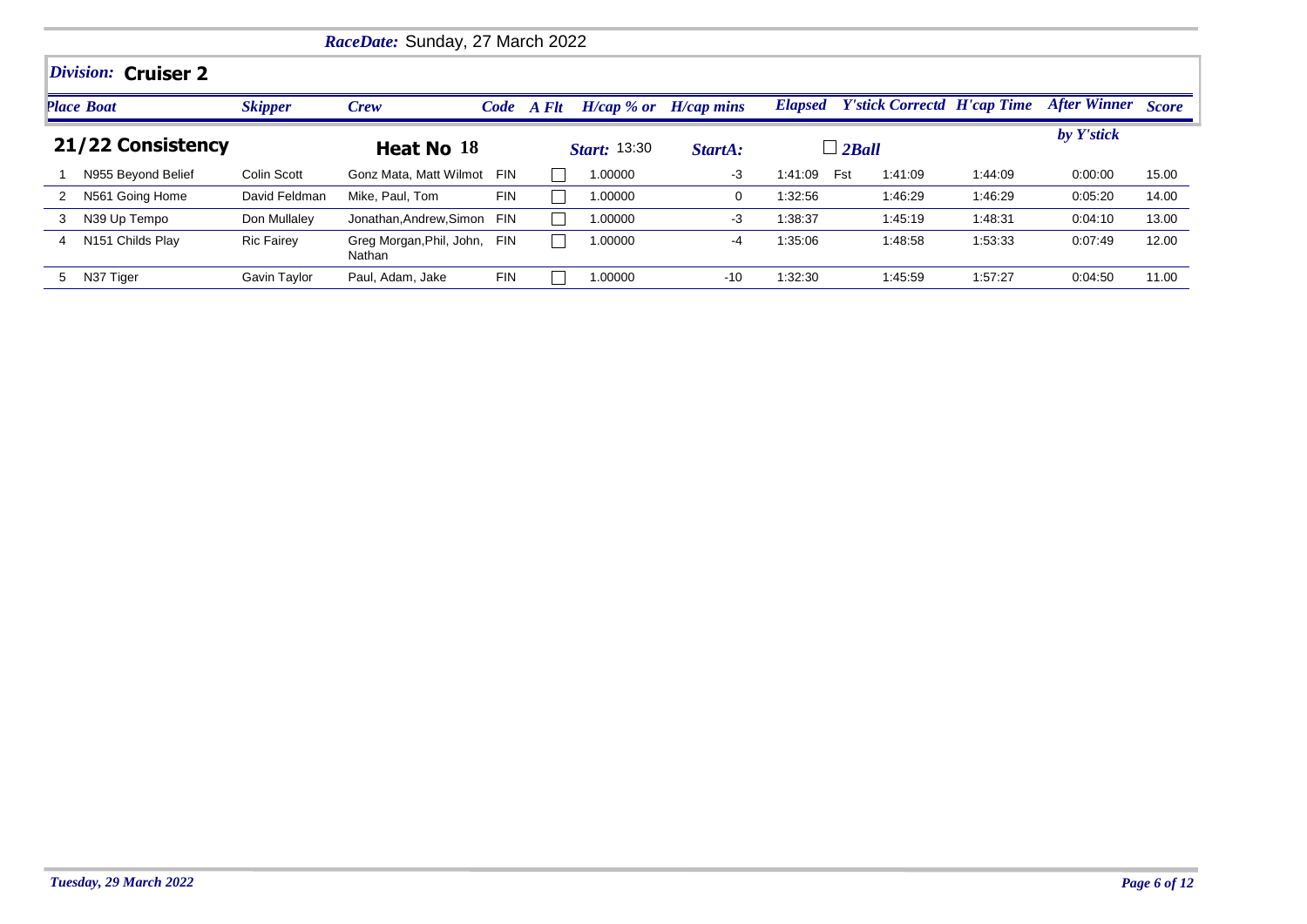|     |                             |                                   | RaceDate: Sunday, 27 March 2022                       |            |                     |         |                                 |         |                    |      |
|-----|-----------------------------|-----------------------------------|-------------------------------------------------------|------------|---------------------|---------|---------------------------------|---------|--------------------|------|
|     | Division: Cruiser 3 4       |                                   |                                                       |            |                     |         |                                 |         |                    |      |
|     | <b>Place Boat</b>           | <b>Skipper</b>                    | Crew                                                  | Code A Flt |                     |         | <b>Elapsed</b> Y'stick Correctd |         | After Winner Score |      |
|     | 21/22 Championship          |                                   | Heat No 6                                             |            | <b>Start: 13:35</b> | StartA: | $\perp$ 2 Ball                  |         | by Y'stick         |      |
|     | N257 Summer Soul            | David Thewlis                     | Jen, Max, Zoe                                         | <b>FIN</b> |                     |         | 1:31:43<br>Fst                  | 1:31:43 | 0:00:00            | 1.00 |
| 2   | N <sub>200</sub> Accordando | Ross Cargill                      | Peter Heydenrch Ross<br>Cargil, Andy Oldhamn<br>Plant | <b>FIN</b> |                     |         | 1:26:08                         | 1:37:57 | 0:06:14            | 2.00 |
| 3   | M7264 Reddy or Knot         | Graeme Pennifold Melita Pennifold |                                                       | <b>FIN</b> |                     |         | 1:25:37                         | 1:40:12 | 0:08:29            | 3.00 |
| 4   | 6998 Farr Fetched           | Paul Roux                         | <b>Farzin Attar</b>                                   | <b>FIN</b> |                     |         | 1:35:36                         | 1:41:05 | 0:09:22            | 4.00 |
| 5   | N28 Windmill                | Ben Ralph                         | Gray Ralph, miller                                    | <b>FIN</b> |                     |         | 1:32:11                         | 1:58:40 | 0:26:57            | 5.00 |
| 6   | N56 Masquerade              | Owen Randell                      | Angus Baird                                           | <b>FIN</b> |                     |         | 1:51:20                         | 2:05:32 | 0:33:49            | 6.00 |
| (8) | N8 Anastasia                | Rob Spinks                        | Luke Stammers                                         | <b>DNF</b> |                     |         |                                 |         |                    | 8.00 |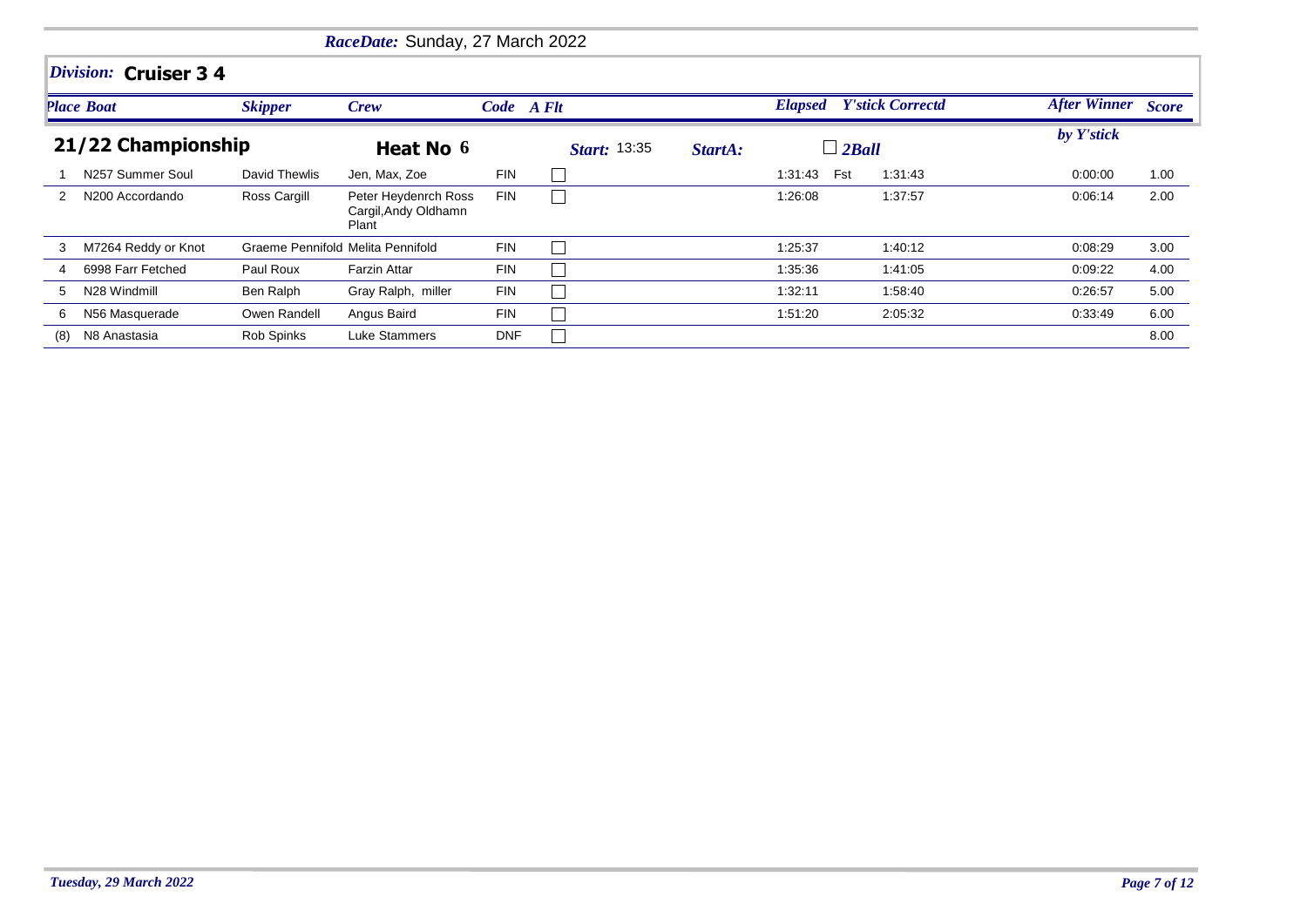|     |                             |                                   | RaceDate: Sunday, 27 March 2022                       |            |                     |              |                |                                    |         |                    |       |
|-----|-----------------------------|-----------------------------------|-------------------------------------------------------|------------|---------------------|--------------|----------------|------------------------------------|---------|--------------------|-------|
|     | Division: Cruiser 3 4       |                                   |                                                       |            |                     |              |                |                                    |         |                    |       |
|     | <b>Place Boat</b>           | <b>Skipper</b>                    | Crew                                                  | Code A Flt | $H/cap \, %$ or     | $H/cap$ mins | <b>Elapsed</b> | <b>Y'stick Correctd H'cap Time</b> |         | After Winner Score |       |
|     | 21/22 Consistency           |                                   | Heat No 18                                            |            | <b>Start: 13:35</b> | StartA:      |                | $\perp$ 2 Ball                     |         | by Y'stick         |       |
|     | N <sub>200</sub> Accordando | Ross Cargill                      | Peter Heydenrch Ross<br>Cargil, Andy Oldhamn<br>Plant | <b>FIN</b> | 1.00000             | 11           | 1:26:08        | 1:37:57                            | 1:25:27 | 0.06:14            | 15.00 |
|     | 6998 Farr Fetched           | Paul Roux                         | <b>Farzin Attar</b>                                   | <b>FIN</b> | 1.00000             | 9            | 1:35:36        | 1:41:05                            | 1:31:34 | 0:09:22            | 14.00 |
| 3   | N257 Summer Soul            | David Thewlis                     | Jen, Max, Zoe                                         | <b>FIN</b> | 1.00000             | $-1$         | 1:31:43        | Fst<br>1:31:43                     | 1:32:43 | 0:00:00            | 13.00 |
| 4   | N56 Masquerade              | Owen Randell                      | Angus Baird                                           | <b>FIN</b> | 1.00000             | 28           | 1:51:20        | 2:05:32                            | 1:33:58 | 0:33:49            | 12.00 |
| 5   | M7264 Reddy or Knot         | Graeme Pennifold Melita Pennifold |                                                       | <b>FIN</b> | 1.00000             | -1           | 1:25:37        | 1:40:12                            | 1:41:22 | 0:08:29            | 11.00 |
| 6   | N28 Windmill                | Ben Ralph                         | Gray Ralph, miller                                    | <b>FIN</b> | 1.00000             | 8            | 1:32:11        | 1:58:40                            | 1:48:23 | 0.26:57            | 10.00 |
| (8) | N8 Anastasia                | Rob Spinks                        | Luke Stammers                                         | <b>DNF</b> | 1.00000             | 2            |                |                                    |         |                    | 8.00  |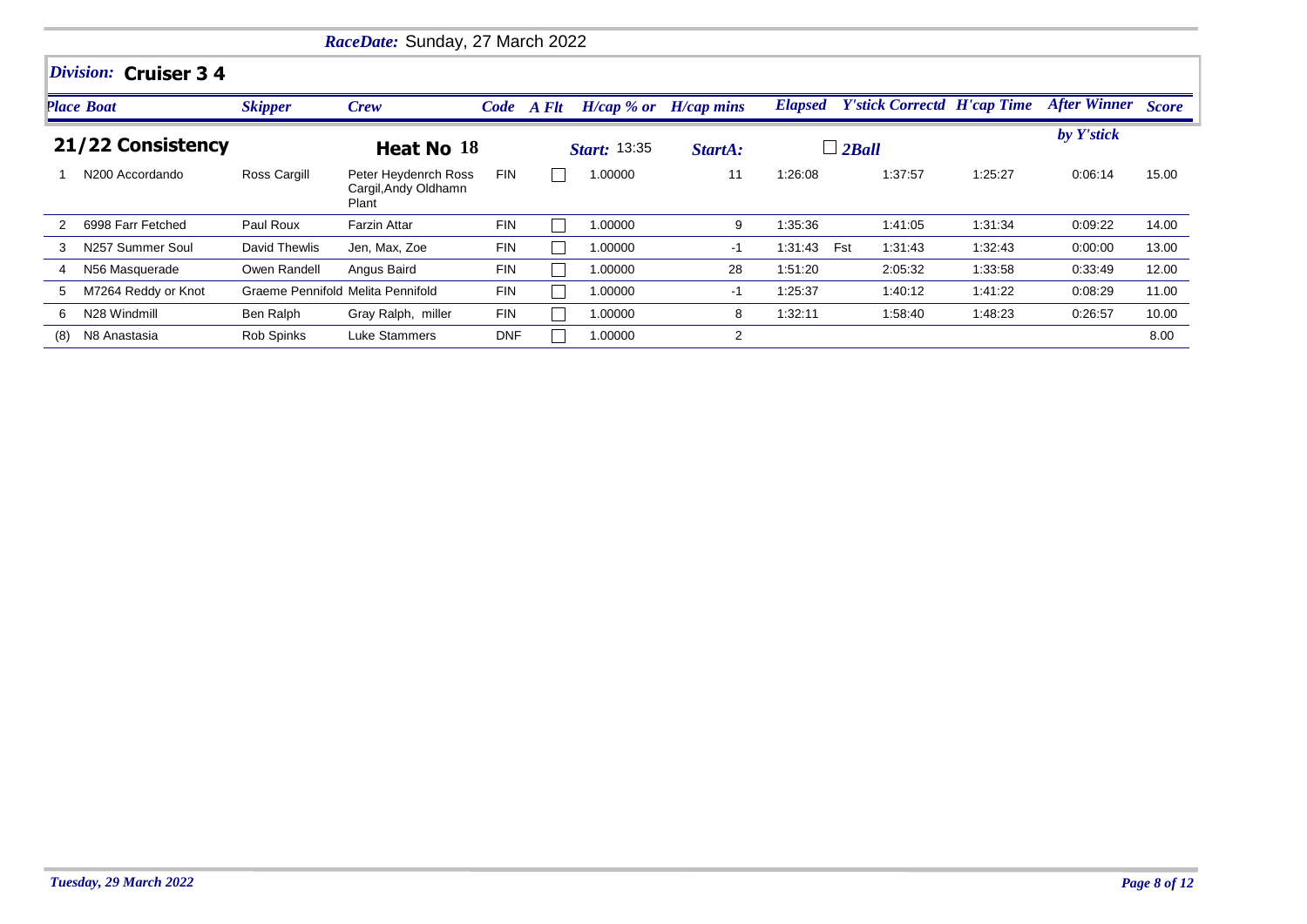|      |                                  |                             | RaceDate: Sunday, 27 March 2022 |            |                         |                                      |         |                           |       |
|------|----------------------------------|-----------------------------|---------------------------------|------------|-------------------------|--------------------------------------|---------|---------------------------|-------|
|      | Division: H16                    |                             |                                 |            |                         |                                      |         |                           |       |
|      | <b>Place Boat</b>                | <b>Skipper</b>              | <b>Crew</b>                     | Code A Flt |                         | <b>Elapsed</b> Y'stick Correctd      |         | <b>After Winner</b> Score |       |
|      | 21/22 Championship               |                             | Heat No 6                       |            | <b>Start: 13:45</b>     | $\Box$ 2Ball<br><b>StartA: 13:45</b> |         | by Y'stick                |       |
|      | 115555 Orange Whip ? HC Cam Owen |                             | Suzzi Ghent                     | <b>FIN</b> | $\blacktriangledown$    | Fst<br>1:06:41                       | 1:06:41 | 0:00:00                   | 1.00  |
| 2    | 114754 These Days                | <b>Trent Robson</b>         | Natalie Hill                    | <b>FIN</b> | $\overline{\mathbf{v}}$ | 1:08:04                              | 1:08:04 | 0:01:23                   | 2.00  |
|      | 112188 Crack n Wood              | Lance Wood                  | Lucinda Crisp                   | <b>FIN</b> | $\blacktriangledown$    | 1:09:43                              | 1:09:43 | 0:03:02                   | 3.00  |
|      | 114892 Fat Chance                | Rod Hodgkin                 | Lucy Bromell                    | <b>FIN</b> | $\blacktriangledown$    | 1:10:20                              | 1:10:20 | 0:03:39                   | 4.00  |
| 5    | 115072 Ricochet                  | Jason Spencer               | Colleen Lutz                    | <b>FIN</b> | $\blacktriangledown$    | 1:11:56                              | 1:11:56 | 0:05:15                   | 5.00  |
| 6    | 111957 Piston Broke              | John Bateson                | Renee Hawkins                   | <b>FIN</b> |                         | 1:12:38                              | 1:12:38 | 0.05.57                   | 6.00  |
|      | 111796 Blow Me                   | <b>Matt Faulkner</b>        | <b>Graham Cuckow</b>            | <b>FIN</b> | $\blacktriangledown$    | 1:13:37                              | 1:13:37 | 0:06:56                   | 7.00  |
| 8    | 115122 Tektite                   | Phil Smyth                  | Dean Gilmore                    | <b>FIN</b> | $\blacktriangledown$    | 1:13:40                              | 1:13:40 | 0:06:59                   | 8.00  |
| 9    | 115197 Diamond Cutter            | Kevin Inder-Smith Adam Ross |                                 | <b>FIN</b> | $\blacktriangledown$    | 1:15:03                              | 1:15:03 | 0:08:22                   | 9.00  |
| 10   | 43 Sails Machine                 | Glenn Fairey                | Hayden Padayachy                | <b>FIN</b> | $\blacktriangledown$    | 1:17:15                              | 1:17:15 | 0:10:34                   | 10.00 |
| (13) | 114659 Hobie Wan Kenobi          | Andy Peryer                 | Anna Peryer                     | <b>DNF</b> |                         |                                      |         |                           | 13.00 |
|      | (13) 112059 For Play             | Peter Hancock               | <b>Teighan Lemmey</b>           | <b>DNF</b> | $\blacktriangledown$    |                                      |         |                           | 13.00 |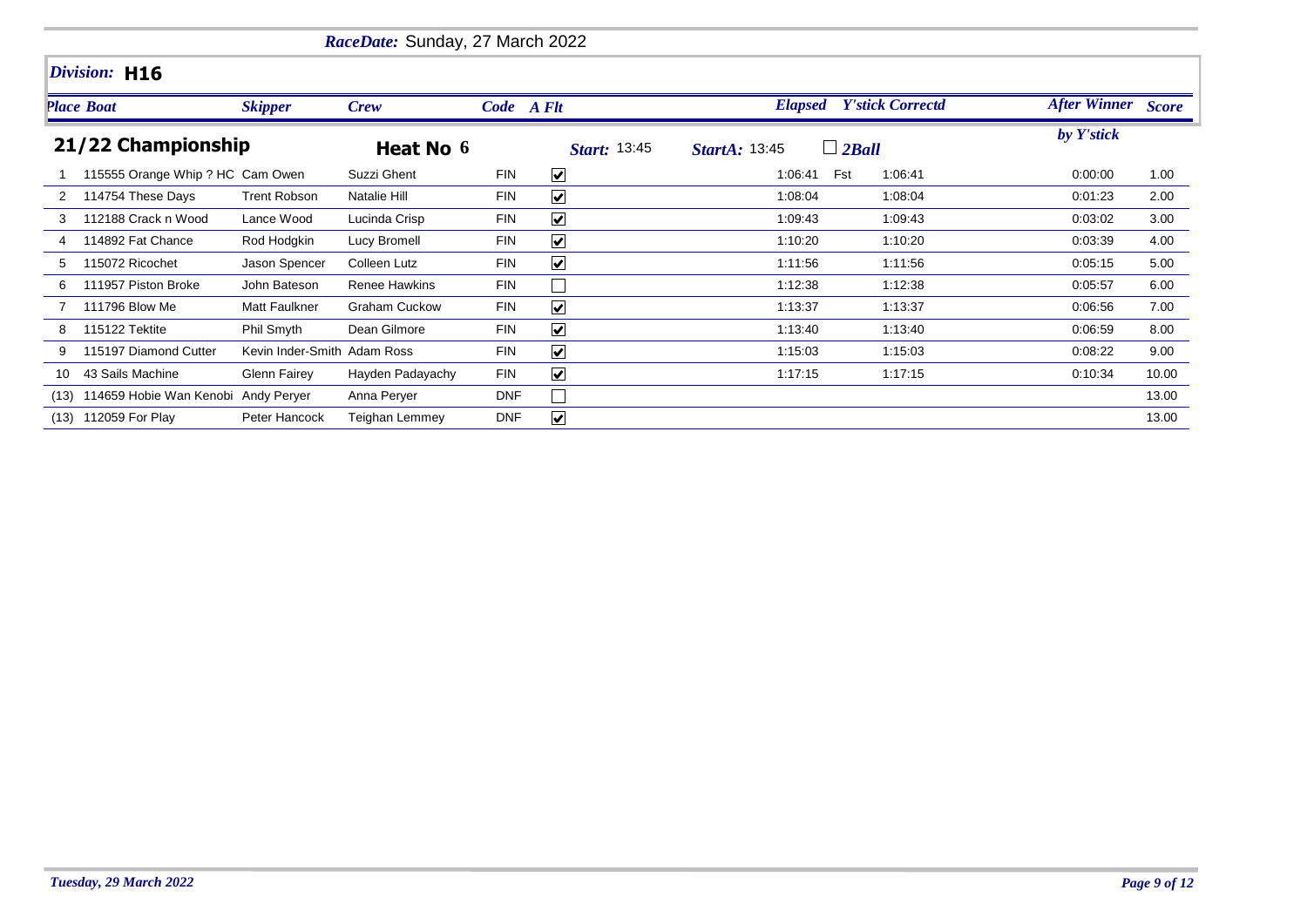|      |                                  |                             | RaceDate: Sunday, 27 March 2022 |            |                             |                           |                      |                |                                    |         |                           |       |
|------|----------------------------------|-----------------------------|---------------------------------|------------|-----------------------------|---------------------------|----------------------|----------------|------------------------------------|---------|---------------------------|-------|
|      | Division: H16                    |                             |                                 |            |                             |                           |                      |                |                                    |         |                           |       |
|      | <b>Place Boat</b>                | <b>Skipper</b>              | <b>Crew</b>                     |            | Code A Flt                  | $H/cap$ % or $H/cap$ mins |                      | <b>Elapsed</b> | <b>Y'stick Correctd H'cap Time</b> |         | <b>After Winner Score</b> |       |
|      | 21/22 Consistency                |                             | Heat No 18                      |            |                             | <b>Start: 13:45</b>       | <b>StartA: 13:45</b> |                | $\Box$ 2Ball                       |         | by Y'stick                |       |
|      | 114892 Fat Chance                | Rod Hodgkin                 | Lucy Bromell                    | <b>FIN</b> | $\overline{\mathbf{v}}$     | 1.00000                   | 13                   | 1:10:20        | 1:10:20                            | 0.57:20 | 0:03:39                   | 45.00 |
|      | 111957 Piston Broke              | John Bateson                | <b>Renee Hawkins</b>            | <b>FIN</b> |                             | 1.00000                   | 14                   | 1:12:38        | 1:12:38                            | 0:58:38 | 0:05:57                   | 44.00 |
|      | 112188 Crack n Wood              | Lance Wood                  | Lucinda Crisp                   | <b>FIN</b> | $\blacktriangledown$        | 1.00000                   | 9                    | 1:09:43        | 1:09:43                            | 1:00:43 | 0:03:02                   | 43.00 |
|      | 115072 Ricochet                  | Jason Spencer               | Colleen Lutz                    | <b>FIN</b> | $\blacktriangledown$        | 1.00000                   | 11                   | 1:11:56        | 1:11:56                            | 1:00:56 | 0:05:15                   | 42.00 |
| 5    | 114754 These Days                | <b>Trent Robson</b>         | Natalie Hill                    | <b>FIN</b> | $\vert\bm{\mathsf{v}}\vert$ | 1.00000                   | 5                    | 1:08:04        | 1:08:04                            | 1:03:04 | 0:01:23                   | 41.00 |
| 6    | 111796 Blow Me                   | <b>Matt Faulkner</b>        | <b>Graham Cuckow</b>            | <b>FIN</b> | $\blacktriangledown$        | 1.00000                   | 10                   | 1:13:37        | 1:13:37                            | 1:03:37 | 0:06:56                   | 40.00 |
|      | 115555 Orange Whip ? HC Cam Owen |                             | Suzzi Ghent                     | <b>FIN</b> | $\blacktriangledown$        | 1.00000                   | 3                    | 1:06:41        | Fst<br>1:06:41                     | 1:03:41 | 0:00:00                   | 39.00 |
| 8    | 115122 Tektite                   | Phil Smyth                  | Dean Gilmore                    | <b>FIN</b> | $\overline{\mathbf{v}}$     | 1.00000                   | 9                    | 1:13:40        | 1:13:40                            | 1:04:40 | 0:06:59                   | 38.00 |
| 9    | 43 Sails Machine                 | Glenn Fairey                | Hayden Padayachy                | <b>FIN</b> | $\blacktriangledown$        | 1.00000                   | 12                   | 1:17:15        | 1:17:15                            | 1:05:15 | 0:10:34                   | 37.00 |
| 10   | 115197 Diamond Cutter            | Kevin Inder-Smith Adam Ross |                                 | <b>FIN</b> | $\overline{\mathbf{v}}$     | 1.00000                   | 9                    | 1:15:03        | 1:15:03                            | 1:06:03 | 0:08:22                   | 36.00 |
| (13) | 112059 For Play                  | Peter Hancock               | Teighan Lemmey                  | <b>DNF</b> | $\overline{\mathbf{v}}$     | 1.00000                   | 8                    |                |                                    |         |                           | 33.00 |
| (13) | 114659 Hobie Wan Kenobi          | Andy Peryer                 | Anna Perver                     | <b>DNF</b> |                             | 1.00000                   | 15                   |                |                                    |         |                           | 33.00 |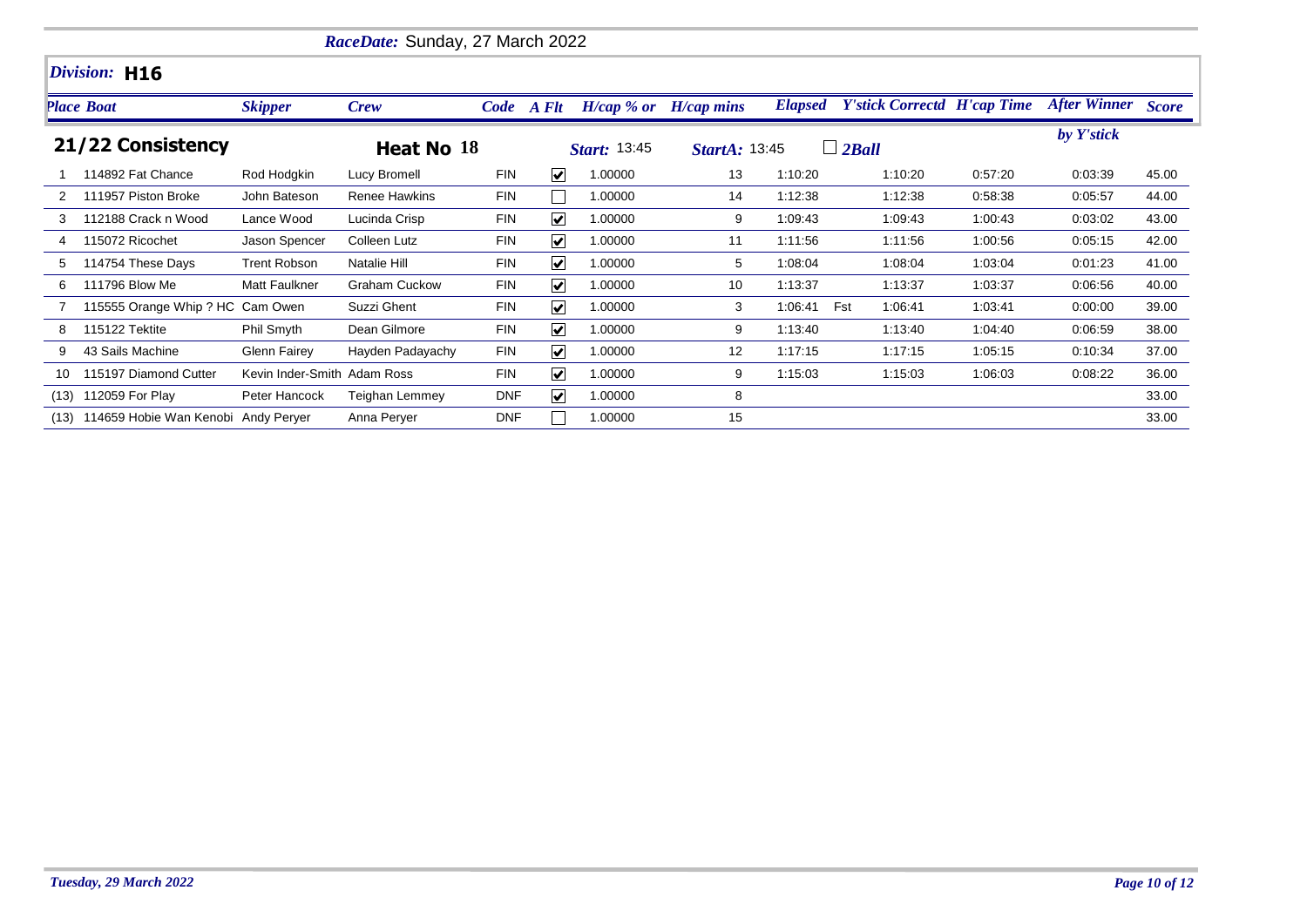|                    |                  | RaceDate: Sunday, 27 March 2022 |            |                      |         |                                           |                                     |
|--------------------|------------------|---------------------------------|------------|----------------------|---------|-------------------------------------------|-------------------------------------|
| Division: Open Cat |                  |                                 |            |                      |         |                                           |                                     |
| <b>Place Boat</b>  | <b>Skipper</b>   | <b>Crew</b>                     | Code A Flt |                      |         | <b>Y'stick Correctd</b><br><b>Elapsed</b> | <b>After Winner</b><br><b>Score</b> |
|                    |                  |                                 |            |                      |         |                                           |                                     |
| 21/22 Championship |                  | Heat No 6                       |            | <i>Start</i> : 13:20 | StartA: | $\perp$ 2 Ball                            | by Y'stick                          |
| 269 Red Bear       | Stephan Blerk N1 |                                 | <b>FIN</b> |                      |         | Fst<br>1:18:43<br>1:18:43                 | 0:00:00<br>1.00                     |